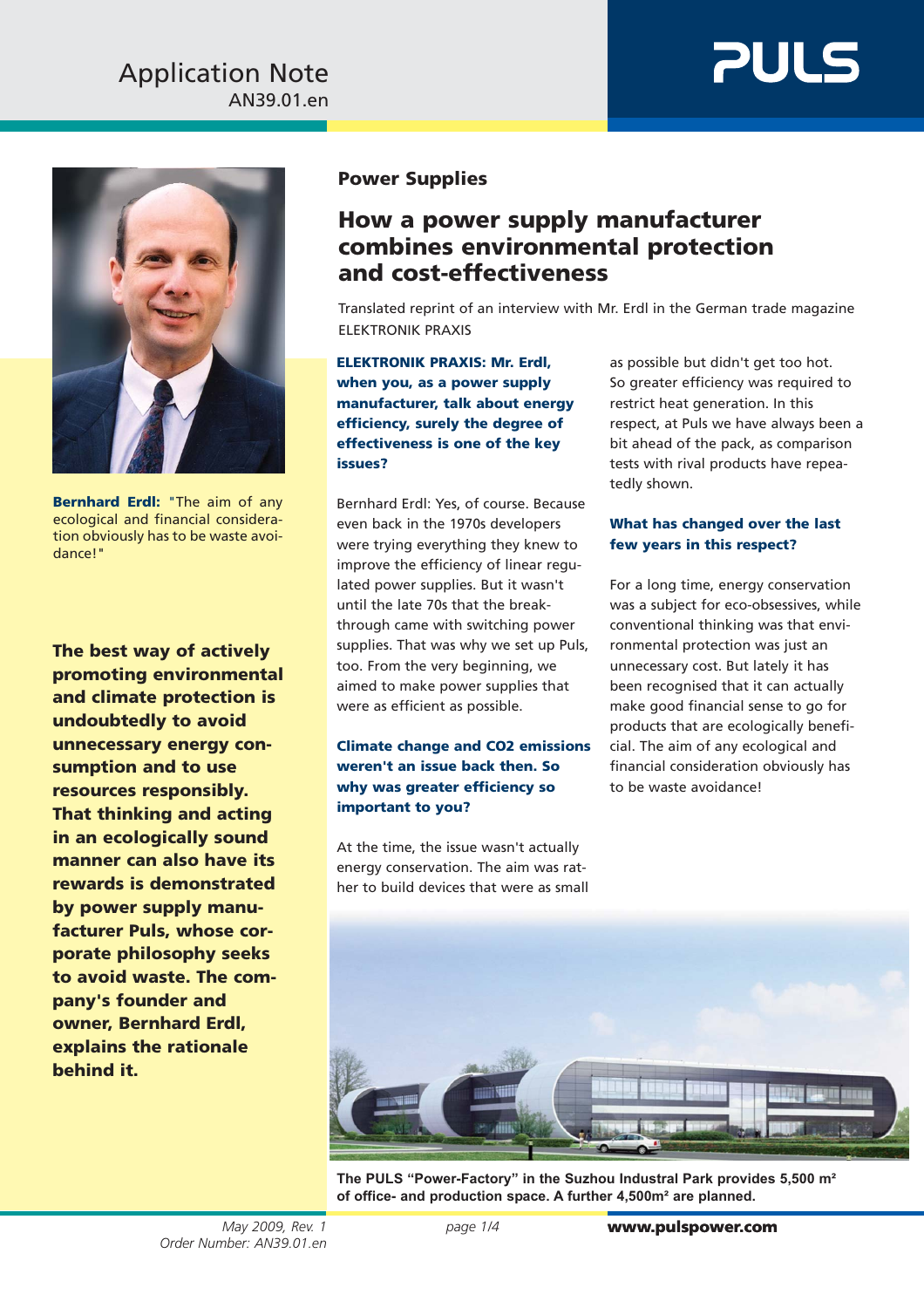## **PUL 4**

#### **How does this philosophy impact on you in terms of technology?**

In the case of power supplies, it is simple - energy lost through heat is wasted. But there's much more to it than that! For example, ineffective use of raw materials is also wasteful, and an unnecessarily large product wastes space. So you've got wastage criteria on many different levels, but they are often difficult to convert to figures. However, in terms of energy costs the degree of waste can easily be calculated because I know exactly what a kilowatt hour costs – and then efficiency comes into it again.

#### **But isn't it true that these days the priority is less the cost than the CO2 emissions per kilowatt hour?**

That's right, you can clearly see here, too, how the sector's thinking has altered. Companies feel morally obliged to use resources sparingly, and that doesn't only involve raw materials but also issues such as CO2 emissions and global warming. But now there are also publications that clearly demonstrate that it's cheaper to invest a little bit in CO2 avoidance now than to fix things later – and now even the big power companies are cooperating on this. And, of course, we heartily welcome this development because it fits in with the corporate philosophy that I've always promoted at Puls.

#### **How much money can be saved through having a high level of efficiency – can it really pay off?**

Absolutely! We've even priced it with real examples and published a brochure with the figures. If you compare the energy consumption of a highly efficient Puls power supply

with that of a relatively simple one, you will see that, after five years, the additional energy costs of simple devices well exceed the purchase price.

But it's not only about energy costs. You have to remember that the heat generated from power loss has somehow to be dissipated, too, either using a fan or cooling units – and that requires even more power! Studies have shown that, for every watt less power lost by the power supply, you save 2.8 W in the system as a whole.

#### **What level of efficiency are you achieving with your current power supplies?**

We first need to clarify what efficiency level we're actually talking about, because it depends hugely on the operating conditions involved. When people talk about efficiency levels, they normally assume full-load operation, and based on that we are achieving around 95 to 96% with some of our power supplies.

But the efficiency at the point where the unit usually operates is far more intriguing. So let's look at the issue of partial-load efficiency, which is a real challenge for our developers.

The good level of full-load efficiency has been achieved using increasingly complex switching power supply topologies with a great deal of control – and using microcontrollers has helped us enormously in this. Microcontrollers are ever more powerful, inexpensive and energyefficient while, at the same time, the demands made on them by power supplies are growing due to increasingly complex topologies. Now, if we want to achieve a good level of partial-load efficiency, very different switching and control strategies are required, which have to be delivered digitally. I believe this digitisation is going to be the next big thing in power supply technology.

#### **But microcontrollers have been used in switching power supplies for years – what's new in this?**

That's right, putting microcontrollers into power supplies is nothing new. But up till now they'd only been used for relatively unintelligent functions, for example for simple interface switches, slow processes and time controls. Now, though, the task is to digitise the very heart of the power supply. We took our first step in this direction some years back and saw the benefits it could give us. We're soon going to be launching some new devices that are far better than our previous models, in terms of partialload efficiency too.

#### **You mentioned that your aim of avoiding waste goes far beyond efficiency issues. What other issues are involved?**

One example might be the use of raw materials, which you can tell just from the weight of the device - the less a product weighs, the less material it uses. Less weight also means lower transport costs, cheaper packaging, simpler handling in production and much more. "Avoid waste" is one of the Puls corporate guidelines. But we don't just think in terms of the product itself but also the way in which it's produced – because the production process also consumes energy and resources. Which is why we incorporated a whole range of energy-saving measures into the plant we opened in 2007 in the Czech Republic.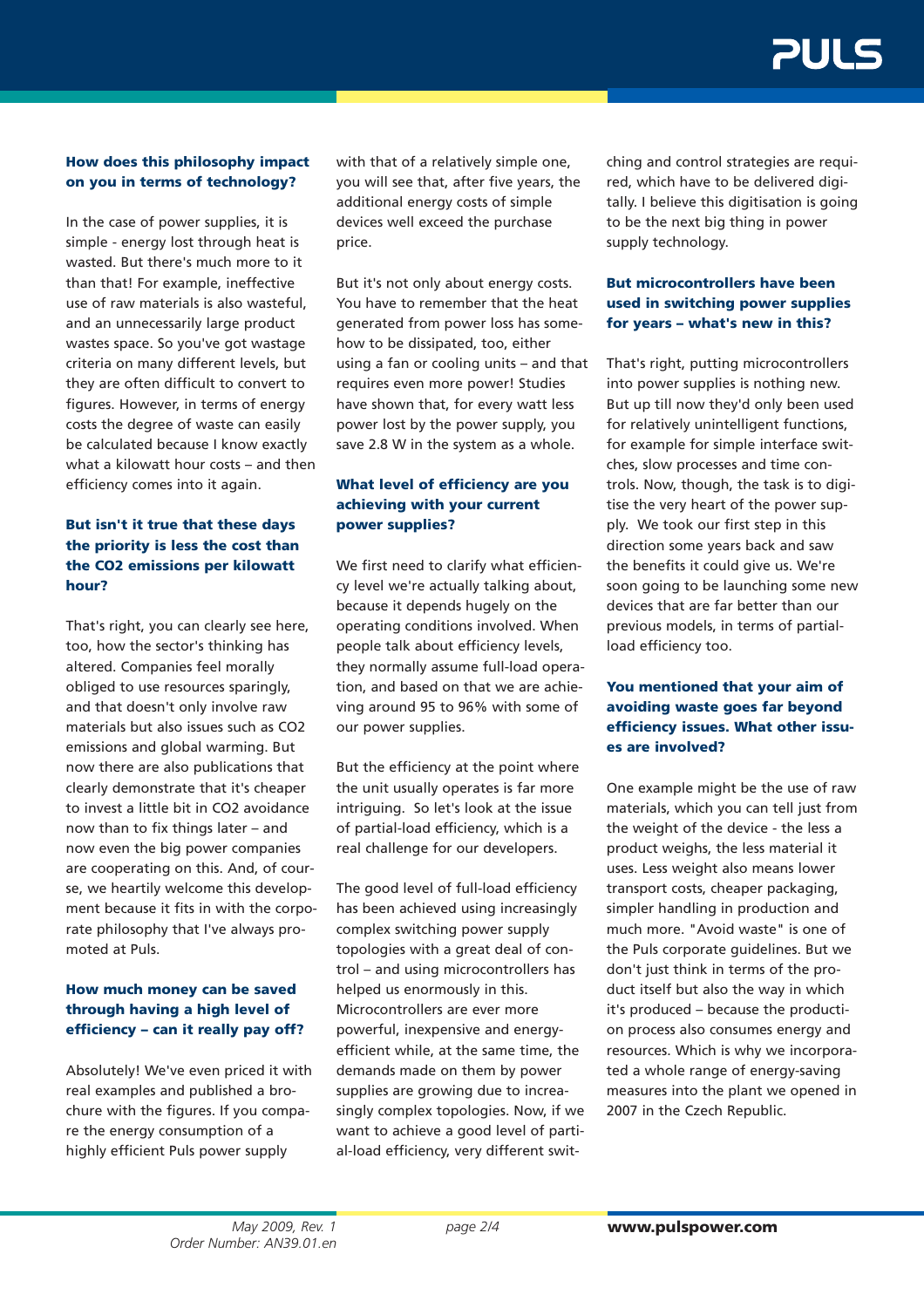# **PULS**



**PULS power supplies are highly energy efficient and achieve an efficiency of up to 96%**

**Last year you began building a new production facility in China where, as is well-known, environmental issues are not a major issue. Are you keen to put your philosophy into practice there, too?**

Yes, of course! In fact, we actually go one step further with our Puls "Power-Factory" in the Suzhou Industrial Park. We intend for the plant to get a certification under the USA's LEED scheme. LEED stands for "Leadership in Energy and Environmental Design". It's a system for classifying environmental construction that was drawn up by the US Green Building Council and which defines standards for environmentally-friendly, resource-efficient, sustainable construction. A huge variety of environmentally-friendly measures that we drew up in collaboration with an engineering company that specialises in this area have been put in place in the building.

#### **Could you give us some examples of these measures?**

Some of them are very simple, inexpensive solutions. For example, we take in the fresh air for the building via a large ground channel. In the summer the soil is cooler and in the winter warmer than the intake air, so in the winter the air is heated up by around 5°C and in the summer it is similarly cooled. This way we save energy on the air-conditioning system and on heating.

We also get some of the energy from the soil using heat pumps, therefore using geothermal energy. The technology in the building is also highly sophisticated. For example, there is controlled lighting which sets the brightness based on the day's needs and which only generates light when there's somebody nearby.

Another measure is the energy recovery system used with the burn-in test that our power supplies undergo for several hours before they are shipped.

#### **So how much does this environmental commitment cost and what will the benefits be?**

The investment in the new production building itself – excluding machinery – is around 4.5 million Euros, of which the additional amount spent on environmental measures is almost 1 million Euros. Our engineers have calculated that, compared with a conventional building, energy consumption can be cut by 70%. Which means that the additional costs will pay for themselves in around four to five years. I think that, as a result of our new building's environmentallyfriendly design, this is no mean feat and clearly shows that if you invest a bit more up front, you'll have lower running costs afterwards.





**Additional costs (forecast over 5 years on the basis of 24/7 operation at an energy cost of 10,5 ct/kWh)**